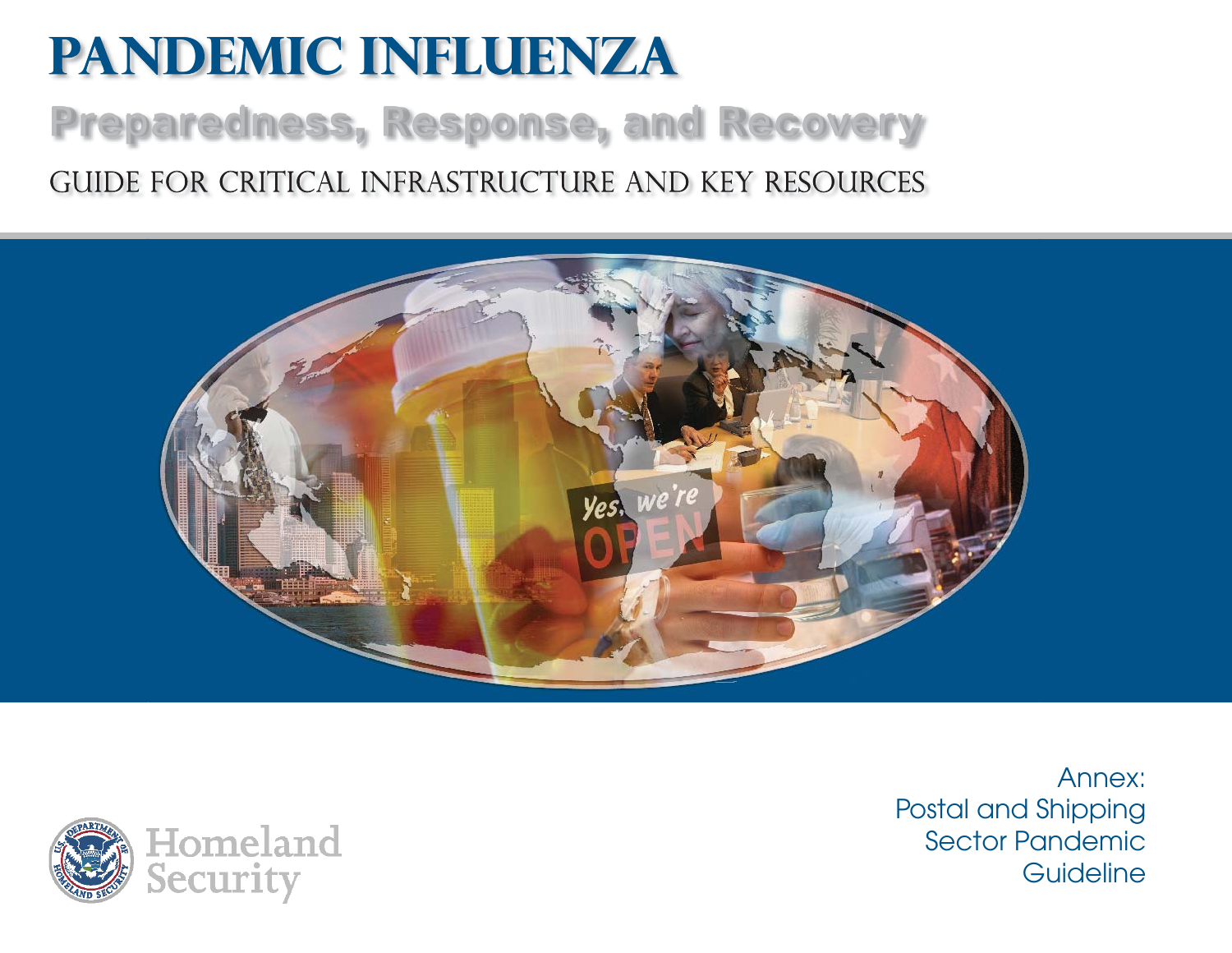

# **ANNEX: Postal and Shipping Sector Pandemic Influenza Planning Guidelines**

**Purpose:** This Sector-specific guideline is an annex to the *Pandemic Influenza Preparedness, Response, and Recovery Guide for Critical Infrastructure and Key Resources* (CI/KR Pandemic Influenza Guide) and intends to assist the Postal and Shipping Sector plan for a catastrophic pandemic influenza. Companies that fail to prepare for such a prolonged catastrophic event may find themselves without the staff, equipment, or supplies necessary to continue providing essential transportation services for their customers and the nation. For a copy of the complete CI/KR Pandemic Influenza Guide, please see [www.pandemicflu.gov/plan/pdf/cikrpandemicinfluenzaguide.pdf](http://www.pandemicflu.gov/plan/pdf/cikrpandemicinfluenzaguide.pdf).

**How to Use Guidelines:** The guideline serves as a non-prescriptive reference for owner-operators and a practical tool for business planners +to augment and tailor existing emergency response plans given the unique challenges an influenza pandemic presents. **It is important to integrate this pandemic influenza planning with your existing business continuity and emergency response plans and/or the CI/KR Pandemic Influenza Guide's comprehensive framework for pandemic influenza catastrophic planning.** This annex addresses the major challenges the Postal and Shipping Sector may face and should assess in its pandemic influenza planning within the seven key areas of vulnerability highlighted in blue boxes in the Guideline. While not necessarily applicable to all businesses or entities in a given sector, each relevant *Action*, *Supporting Action,* and *Question* in this Guideline can be integrated and managed as a separate checklist item during the planning process.

- •**Actions**: These are primary checklist items with numerous related supporting actions and questions to consider.
- •**Supporting Actions**: Expanding on the overarching action, these supporting actions offer specific suggestions for further study.
- • **Questions to Consider**: These questions are designed to focus on the main and supporting actions. The questions are not comprehensive; they are designed simply to represent a starting point to stimulate thinking about further actions and options.

**Planning Assumptions:** Influenza pandemics are unpredictable events; it is impossible to forecast their characteristics or severity accurately. The Centers for Disease Control and Prevention define a severe pandemic influenza as a Category 4 or 5 with case fatality ratio of 1 percent or higher. Given today's highly mobile population, if a severe pandemic influenza emerges, outbreaks may occur nearly simultaneously across the country making reallocation of resources more difficult than in other emergencies. Therefore, each sector must rely primarily on its own internal resources and workers, for protection (including security) and response. While an influenza pandemic will likely affect a given community for six to eight weeks, nationally a wave may linger for up to 12 weeks. Thus, even though a community outbreak may have subsided, businesses in those communities that depend on a national supply chain may find themselves without the necessary materials, supplies, and workforce because other communities across the country may still be affected by an outbreak. The guidance, which is based on disease impact assumptions ([pandemicflu.gov/plan/pandplan.html](http://pandemicflu.gov/plan/pandplan.html)) from the CDC, includes the following:

- •*Susceptibility to the pandemic influenza virus will be universal.*
- •*Once sustained person-to-person transmission begins, the disease will spread rapidly around the globe.*
- •*The clinical disease attack rate will likely be 30 percent or higher in the overall population during the influenza pandemic.*
- • *Rates of absenteeism will depend on the severity of the influenza pandemic. In a severe influenza pandemic, absenteeism attributable to illness, the need to care for ill family members, and fear of infection may reach 40 percent during the peak weeks of a community outbreak.*
- •*Epidemics will last 6-8 weeks in affected communities.*
- •*Multiple waves (periods where community outbreaks strike across the country) will likely occur with each lasting 2-3 months*.

For detailed information on the complete set of planning assumptions and the influenza pandemic context, see Section 3 of the CI/KR Pandemic Influenza Guide and the other Federal guidance at [www.pandemicflu.gov](http://www.pandemicflu.gov/).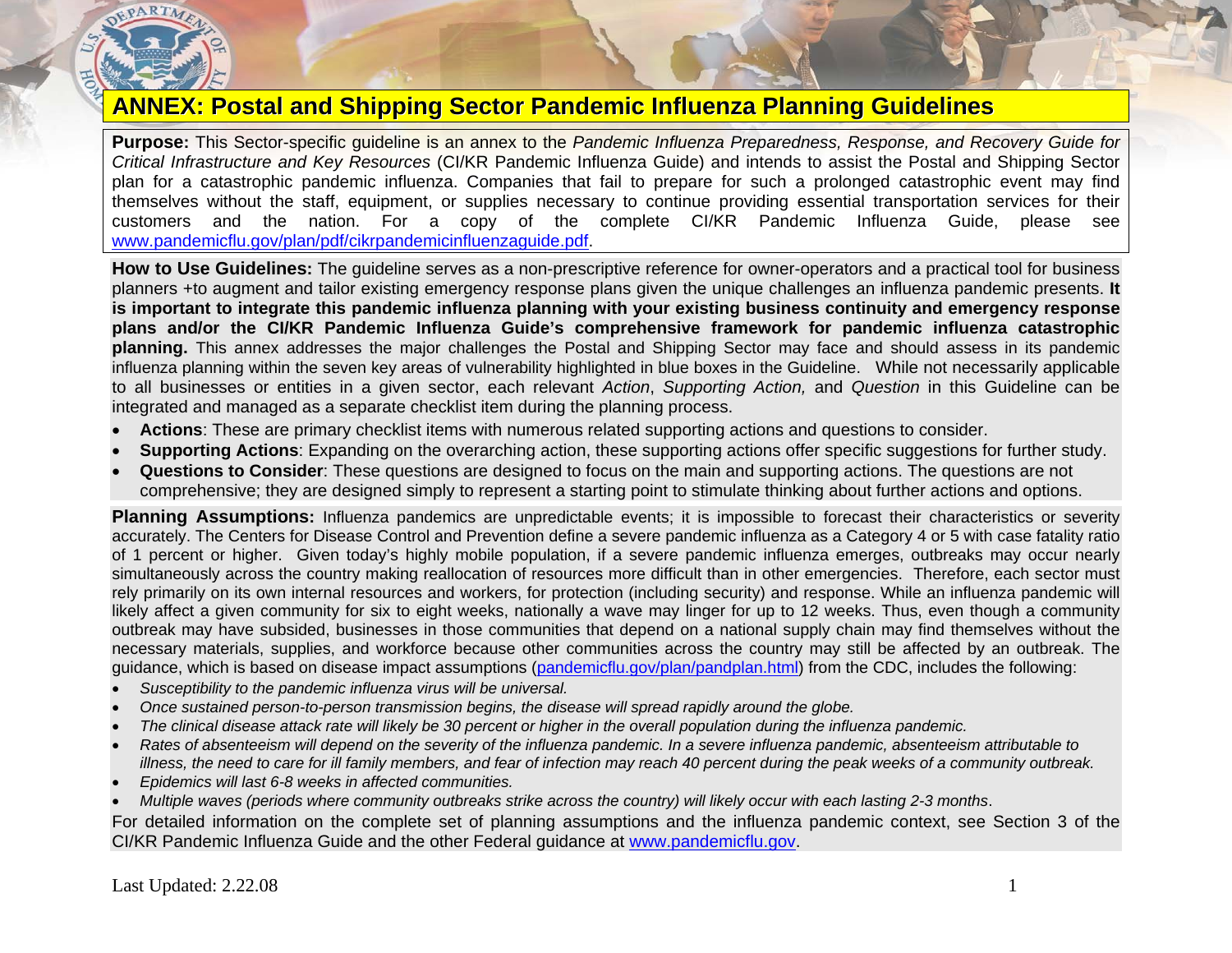

## ESSENTIAL SERVICES, FUNCTIONS, AND PROCESSES

The Postal and Shipping Sector is an integral component to the U.S. economy, employing more than 1.5 million people and earning revenues of more than \$148 billion per year. The Sector performs a host of critical functions, including receiving, warehousing, tracking, moving and delivering essential documents, equipment, goods, materials and supplies. Postal and shipping activity is differentiated from general cargo operations by its focus on small- and medium-size packages and by service from millions of senders to millions of destinations. The sector is highly concentrated, with a handful of providers holding approximately 96% of the market share.<sup>[1](#page-2-0)</sup>

| <b>ACTION</b>                                                                                                      | Identify and assess all of your system's essential services, functions, and processes.                                                                                                                                                                     |
|--------------------------------------------------------------------------------------------------------------------|------------------------------------------------------------------------------------------------------------------------------------------------------------------------------------------------------------------------------------------------------------|
| <b>SUPPORTING ACTIONS</b>                                                                                          | <b>QUESTIONS TO CONSIDER</b>                                                                                                                                                                                                                               |
| Maintain all essential services, functions, and<br>processes required to sustain essential<br>business operations. | What are the influenza pandemic implications on volume, supply, and demand for your<br>most critical customers, and what would the impacts be on your business operations (e.g.<br>increased demand for home delivery)?                                    |
| Prioritize critical customers given their value                                                                    | How might your business' typical services be adapted creatively during an influenza<br>pandemic to other more essential purposes for the community, region, or nation?                                                                                     |
| to sustaining the business and the community.<br>Prioritize business services and functions                        | How will the sector manage the surge levels of emergency and express deliveries for<br>equipment (i.e. pharmaceuticals, masks and gloves) and supplies (i.e. basic consumables)?                                                                           |
| based on their value to essential customers<br>and the community.                                                  | Have you communicated with your critical customers and your community emergency<br>response officials the need to jointly plan and prepare for an influenza pandemic?                                                                                      |
| Identify potential "non-essential" services,                                                                       | Have you established alternatives to limit cash transactions with the public?                                                                                                                                                                              |
| functions, and processes you can suspend or<br>adapt to other more essential uses.                                 | Have you communicated with your financial institutions on how they will support your<br>continued need and ability to make appropriate fund transfers should the pandemic<br>influenza affect usual mechanisms for funding suppliers and paying employees? |

## ESSENTIAL ASSETS AND EQUIPMENT

Unlike other disasters, an influenza pandemic will not physically damage transportation assets and infrastructure. However, planners need to assess the impact that personnel losses will have on the systems, physical assets and equipment that support the operations of the sector. In addition, the negative impact of the influenza pandemic on the supply chain (i.e., "just-in-time" delivery, warehousing, and logistics) could have a significant impact on the ability to get replacement parts and supplies, or to conduct routine maintenance on systems and equipment. Planners should have contingency plans that address the lack of parts and supplies and reduced maintenance for operating essential systems and equipment. Essential physical and cyber assets of the Postal and Shipping sector include: high volume automated processing facilities; tens of thousands local delivery units; many and varied collection, acceptance and retail operations; mail transport equipment; and information and communication networks.

| Review all equipment critical to support each essential function.<br><b>ACTION</b>                                      |                                                                                                                                                                                                     |
|-------------------------------------------------------------------------------------------------------------------------|-----------------------------------------------------------------------------------------------------------------------------------------------------------------------------------------------------|
| SUPPORTING ACTIONS                                                                                                      | <b>QUESTIONS TO CONSIDER</b>                                                                                                                                                                        |
| Identify equipment and systems that must<br>operate continuously and/or at key times to<br>sustain essential functions. | How will you maintain and repair essential equipment given potential supply chain issues?<br>$\bullet$<br>Can typical processes be modified temporarily to sustain essential systems and equipment? |

<span id="page-2-0"></span>Last Updated: 2.22.08 2 <sup>1</sup> Department of Homeland Security. "National Infrastructure Protection Plan," 2006.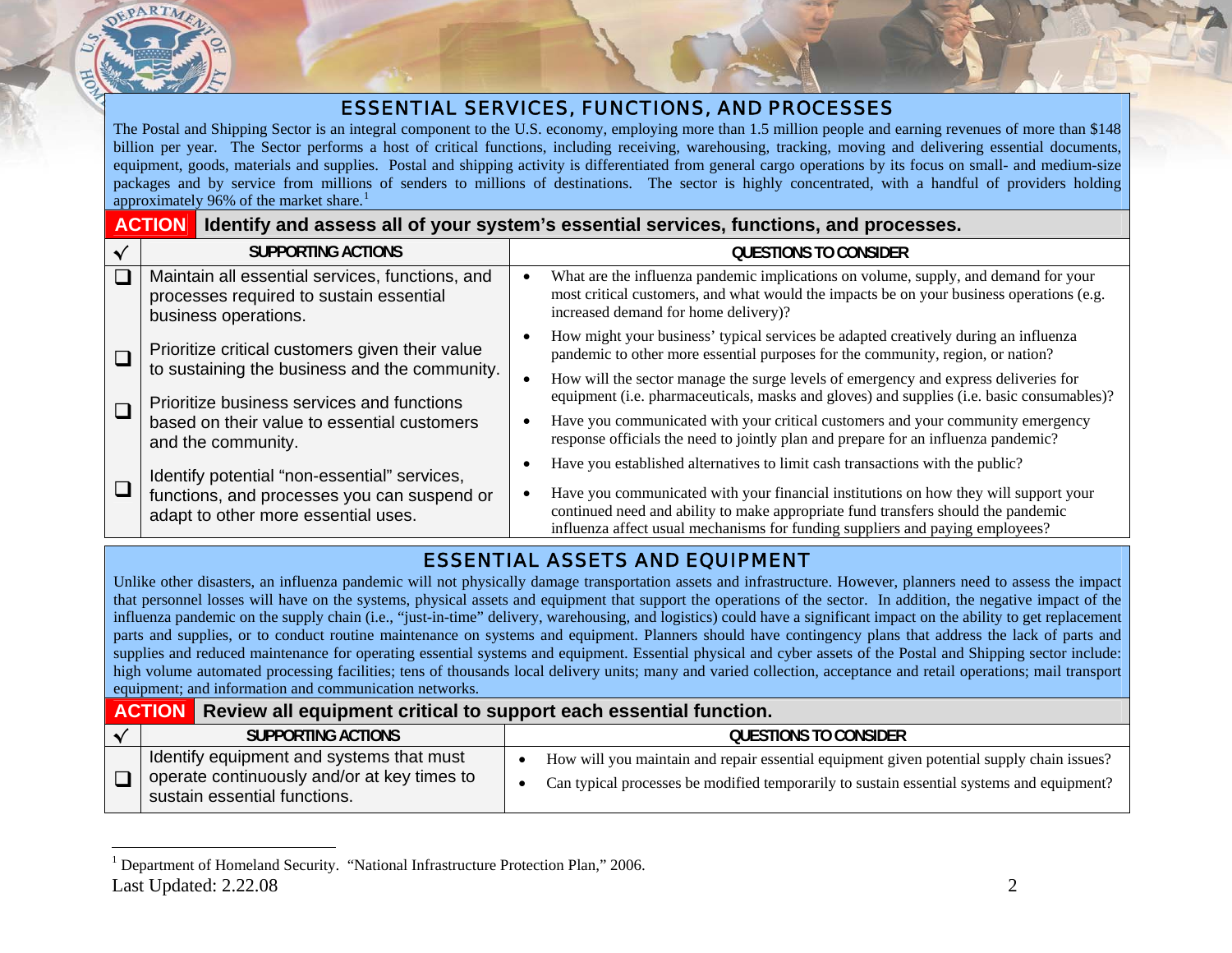| Plan to rely on in-house or available local<br>maintenance and repair/replacement support<br>for up to 12 weeks during an influenza<br>pandemic wave. | Is your equipment clearly mapped and marked so it can be located in case of emergency<br>repair or replacement by non-regular staff?<br>Do you have pre-established contracts with multiple equipment vendors for emergency<br>replacement and repair during an influenza pandemic?                                                                                        |
|-------------------------------------------------------------------------------------------------------------------------------------------------------|----------------------------------------------------------------------------------------------------------------------------------------------------------------------------------------------------------------------------------------------------------------------------------------------------------------------------------------------------------------------------|
| Review the business' primary and supporting<br>assets to identify potential single-point<br>failures and possible cascading                           | Can you modify your typical processes temporarily to sustain essential assets and<br>equipment (e.g., employing drivers and vehicles in a more efficient manner or sharing<br>equipment with less essential local businesses)?<br>How will changes in demand affect essential equipment demand and operations?                                                             |
| consequences.<br>Consider how each action relates to those<br>developed to address other emergencies in                                               | When assessing potential single-point failures, have you considered all possible primary<br>and supporting asset/equipment challenges (e.g., driver availability; fueling availability;<br>repair center operations; replacement and repair part accessibility; and Internet and<br>telecommunications scheduling and control)?                                            |
| existing business contingency plans.                                                                                                                  | Have you developed standard operating and emergency procedures for your essential<br>processes and equipment, and, have you distributed them broadly to managers and staff?<br>Do your contingency plans specifically address the potential disruption of critical fueling<br>and maintenance and repair sites, and the potential for a shortage of fuel, repair parts and |

|        | <b>ACTION</b>                                                                                                                                                                          | Prepare to sustain essential equipment for a wave lasting up to 12 weeks.                                                                                                                                                                                                      |
|--------|----------------------------------------------------------------------------------------------------------------------------------------------------------------------------------------|--------------------------------------------------------------------------------------------------------------------------------------------------------------------------------------------------------------------------------------------------------------------------------|
|        | <b>SUPPORTING ACTIONS</b>                                                                                                                                                              | <b>QUESTIONS TO CONSIDER</b>                                                                                                                                                                                                                                                   |
|        | Prioritize the options available to you to<br>support demands on your resources.                                                                                                       | Is excess operational capacity available in your business' essential assets to sustain<br>functions and reduce demands on equipment and workers?                                                                                                                               |
|        | Assess recurring and preventative<br>maintenance requirements.                                                                                                                         | If you do not have sufficient replacements parts available on-site or locally, could you<br>develop a mutual aid pact (e.g., collaborate among small businesses to support a local<br>shared maintenance site with adequate stocks of repair parts and backup key personnel)?  |
|        | Assess implications if your essential assets<br>fail early on during the pandemic outbreak.                                                                                            | What is the frequency for all routinely scheduled maintenance on essential primary and<br>secondary assets and equipment, and the criticality of performing on this schedule? And,<br>can you easily defer or accelerate scheduled maintenance on short notice?                |
| $\Box$ | Consider establishing an influenza pandemic<br>mutual aid program among similar<br>small/medium and even large businesses to<br>assist each other with sustaining essential<br>assets. | Do you have updated emergency operating plans for these assets to effectively address<br>pandemic conditions (e.g., incorporated social distancing strategies, disciplined personal<br>hygiene, possible use of personal protective equipment, and equipment decontamination)? |

DEPARTME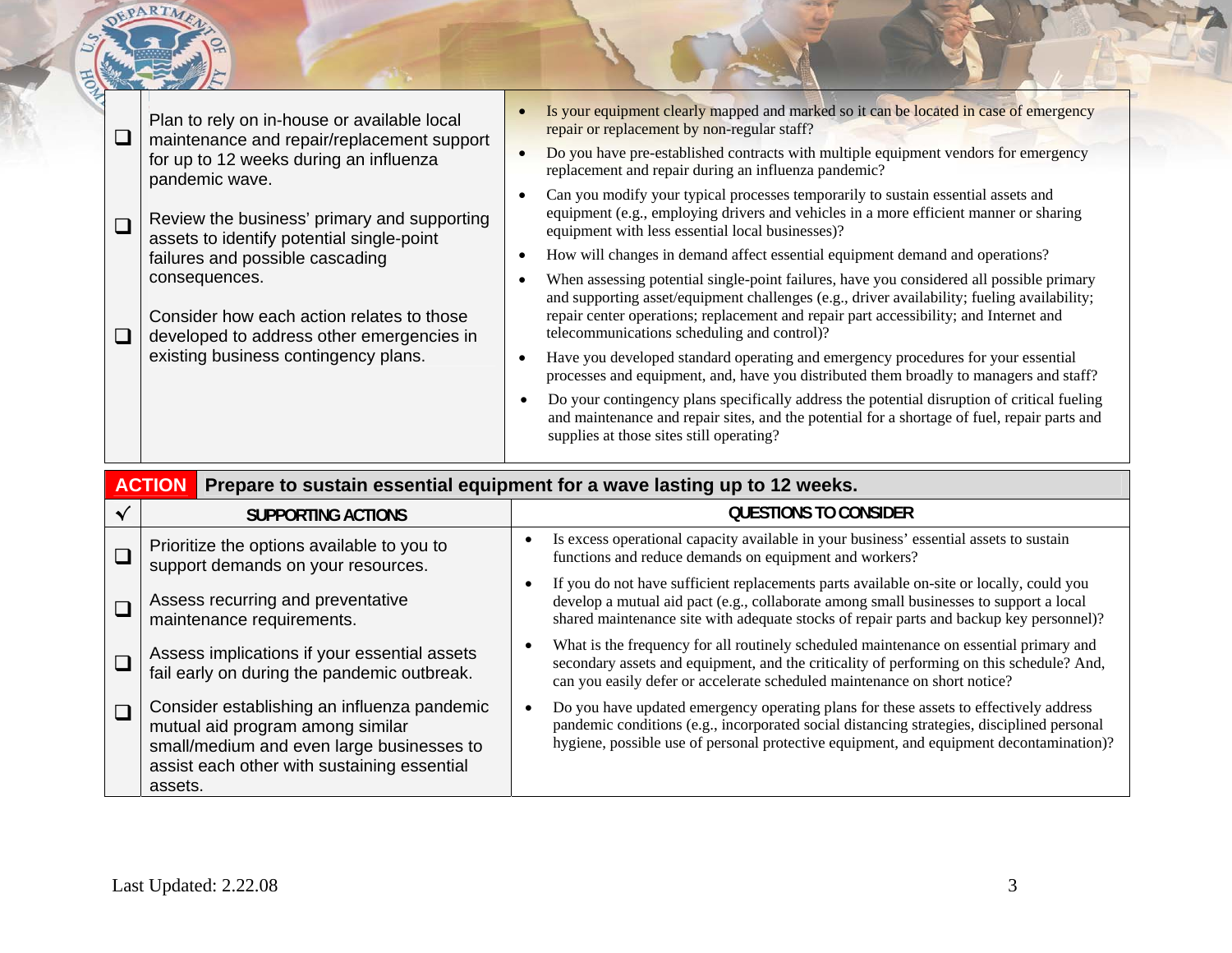

### ESSENTIAL RAW MATERIALS AND SUPPLIES

A severe pandemic may disrupt access to your essential materials and supplies for up to 12 weeks. The negative effects on individuals, businesses, and the nation from the illness directly, and disease mitigation strategies indirectly, may affect the production and delivery of all types of materials and supplies for much longer than other disasters. Postal and shipping businesses should, where possible, fully explore and assess their supply chain networks from their in-house storage capacity through all  $1^{\text{st}}$ ,  $2^{\text{nd}}$ , and beyond distributor levels to the source of the materials. Given a reliance on "just-in-time" delivery and the potential impacts that could shut down your supply chain, you may want to consider stockpiling items such as food, water, fuel, replacement and maintenance parts, personal protective equipment (PPE) (e.g., masks, gloves) and other infection control supplies (cleaning supplies, tissues, hand sanitizer) on-site or locally.

|              | <b>ACTION</b> Identify materials and supplies to sustain essential functions and equipment for up to 12 weeks.                 |                                                                                                                                                                                                                                                                                     |  |  |  |
|--------------|--------------------------------------------------------------------------------------------------------------------------------|-------------------------------------------------------------------------------------------------------------------------------------------------------------------------------------------------------------------------------------------------------------------------------------|--|--|--|
|              | <b>SUPPORTING ACTIONS</b>                                                                                                      | <b>QUESTIONS TO CONSIDER</b>                                                                                                                                                                                                                                                        |  |  |  |
| $\Box$       | Identify critical material and supplies (e.g.,<br>fuel, repair parts) necessary to maintain<br>essential assets and equipment. | How much of which materials/supplies are required to sustain the most essential<br>operations for up to 12 weeks?<br>How might shortages of essential materials and supplies affect business operations?                                                                            |  |  |  |
|              | Prioritize essential material and supplies                                                                                     | Have you developed plans to minimize the high potential for a fuel shortage during a<br>pandemic?                                                                                                                                                                                   |  |  |  |
| $\Box$       | necessary to operate equipment and sustain<br>essential functions.                                                             | Are there realistic options for obtaining these essential materials/supplies elsewhere during<br>$\bullet$<br>an influenza pandemic (e.g., fed/state/local government stockpile, mutual assistance<br>business stockpile, or excess capacity in large or non-essential businesses)? |  |  |  |
| $\Box$       | Identify options to reduce demand for<br>essential supplies and materials.                                                     | What available supplies might you substitute as backups temporarily for preferred essential<br>ones?                                                                                                                                                                                |  |  |  |
| $\Box$       | Assess all internal and external supply-chain<br>support operations and contracts.                                             | Are there operations and maintenance/repair processes you could modify to reduce<br>$\bullet$<br>demand on stocking supplies?                                                                                                                                                       |  |  |  |
| $\Box$       | Explore options for expanding stockpiles and<br>close-by storage.                                                              | How might small businesses collaborate to reduce their risk and vulnerability for essential<br>supplies and materials?                                                                                                                                                              |  |  |  |
| $\Box$       | Assess costs to procure, stock, and/or ensure                                                                                  | Do you have sufficient PPE and cleaning supplies to ensure high levels of hygiene in<br>$\bullet$<br>common work areas that will be used by personnel required to maintain essential services?                                                                                      |  |  |  |
|              | delivery of essential materials.                                                                                               | What can you afford to stockpile and what must you stockpile, and how do you fund these<br>extraordinary costs (e.g., retained earnings, special disaster fund, government support)?                                                                                                |  |  |  |
|              | <b>ACTION</b>                                                                                                                  | Determine the most effective ways to ensure an adequate supply of essential materials.                                                                                                                                                                                              |  |  |  |
| $\checkmark$ | <b>SUPPORTING ACTIONS</b>                                                                                                      | <b>QUESTIONS TO CONSIDER</b>                                                                                                                                                                                                                                                        |  |  |  |
| $\Box$       | Identify physical or safety limitations in<br>stocking sufficient essential supplies and<br>materials locally.                 | Is there adequate space on-site to expand storage of fuels and supplies temporarily?<br>Are open warehouses or storage containers available locally on short notice?<br>$\bullet$                                                                                                   |  |  |  |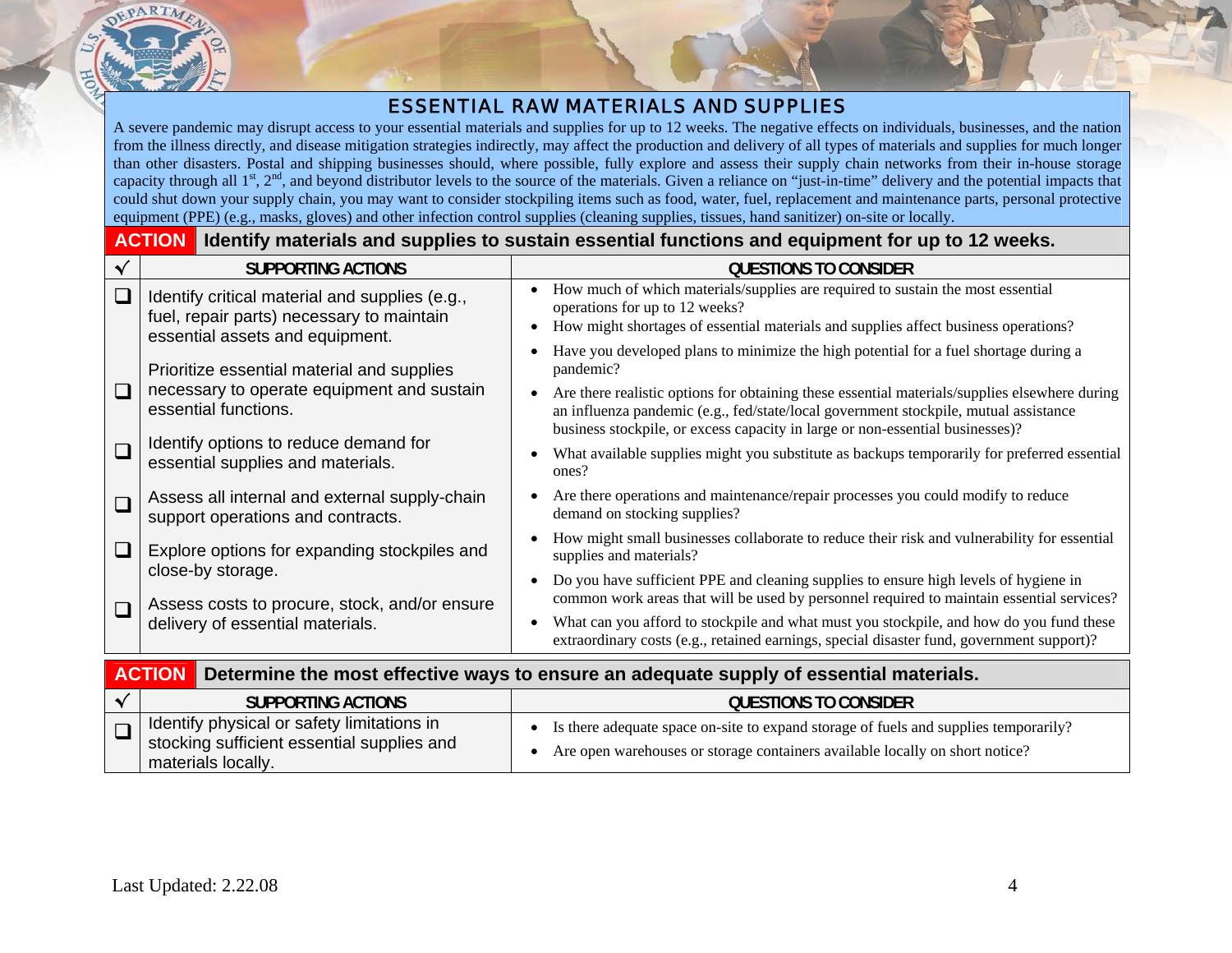

# stipulate pandemic planning and certification in all supply contracts)? ESSENTIAL WORKERS

A severe pandemic may generate extended absences for essential workers that might affect you and your supply chain. During a severe pandemic, the level of workforce absenteeism may approach 40 percent. To complicate matters, the disease will strike randomly among employees from the boardroom to the mailroom. The loss of critical workers anywhere along the chain from initial receipt to final delivery could cause major disruptions to the entire process. Implementing disciplined personal hygiene and social distancing strategies in the workplace may reduce potential worker absenteeism for illness and other related reasons. Businesses may consider stockpiling certain medical (e.g., antiviral medications, see [www.pandemicflu.gov/vaccine/medantivirals.html](http://www.pandemicflu.gov/vaccine/medantivirals.html)) and non-medical countermeasures (e.g., masks, gloves, and disinfectants). A list of essential workers will likely include: drivers/operators; sorters and warehouse employees, mail handlers and other field personnel; maintenance and repair technicians; security personnel; business and HR support; and operations and management.

#### **ACTIONIdentify the types and numbers of workers critical to sustain essential functions.**

| <b>SUPPORTING ACTIONS</b>                                                                                                  | <b>QUESTIONS TO CONSIDER</b>                                                                                                                                                                                                      |
|----------------------------------------------------------------------------------------------------------------------------|-----------------------------------------------------------------------------------------------------------------------------------------------------------------------------------------------------------------------------------|
| Identify essential workers based on their<br>position/skills necessary to sustaining<br>essential functions and equipment. | Have you formally identified and communicated the worker categories and specific workers<br>who are essential to operate and maintain the essential functions and equipment necessary to<br>sustain your most essential services? |
| Define the roles and responsibilities of<br>employees, staff, supervisors, managers, and                                   | What different challenges do you face with full-time, part-time, or seasonal employees, and<br>how will you address these in your planning and preparedness efforts?                                                              |
| staff medical personnel during an influenza<br>pandemic.                                                                   | What types of workers will be in high demand in an influenza pandemic? How will you<br>ensure there will be enough workers to meet the demand?                                                                                    |
| Assess impacts from short-term and extended<br>absences by essential workers.                                              | What essential services do contract employees provide to your facility (e.g., workplace<br>cleaning, equipment maintenance and repair)?                                                                                           |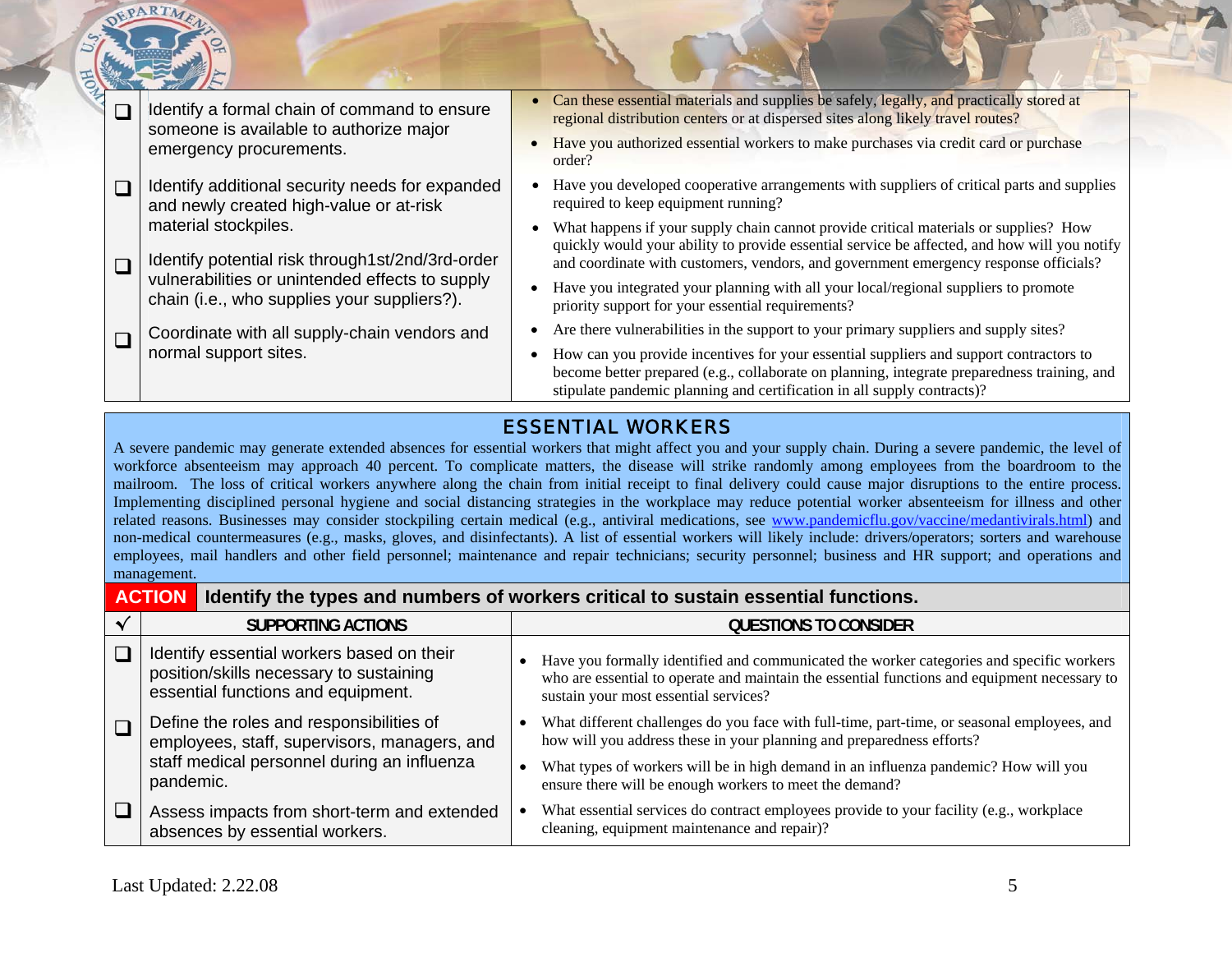| $\Box$<br>$\Box$ | Assess requirements given differences in<br>operational demands for essential workers<br>(e.g., couriers vs. office- based workers).<br>Assess your options to obtain contractor<br>backup support on essential operations and<br>determine how quickly that can be started. | What essential operations might you need to maintain temporarily through external contract<br>support?<br>What are the different workforce challenges for on-site vs. off-site and full vs. part-time<br>$\bullet$<br>contractors to perform critical functions?<br>Are there differences in your workforce by age and/or family status (e.g., employees with<br>$\bullet$<br>younger children may be affected more by school closures and self-quarantine)? |
|------------------|------------------------------------------------------------------------------------------------------------------------------------------------------------------------------------------------------------------------------------------------------------------------------|--------------------------------------------------------------------------------------------------------------------------------------------------------------------------------------------------------------------------------------------------------------------------------------------------------------------------------------------------------------------------------------------------------------------------------------------------------------|
|                  | <b>ACTION</b>                                                                                                                                                                                                                                                                | Identify policies and procedures to protect and sustain workers during an influenza pandemic.                                                                                                                                                                                                                                                                                                                                                                |
| ✔                | <b>SUPPORTING ACTIONS</b>                                                                                                                                                                                                                                                    | <b>QUESTIONS TO CONSIDER</b>                                                                                                                                                                                                                                                                                                                                                                                                                                 |
| $\Box$           | Reduce demands on essential workers.                                                                                                                                                                                                                                         | Are there practical temporary options you can exploit to increase worker availability (e.g.,<br>extending shifts to 12 hours, adding overtime, and using other non-essential workers)?                                                                                                                                                                                                                                                                       |
| $\Box$<br>$\Box$ | Temporarily augment essential worker ranks.<br>Coordinate with officials on using non-licensed<br>workers during an influenza pandemic.                                                                                                                                      | Could you send non-essential staff home to reduce disease transmission at the workplace?<br>$\bullet$<br>Have you considered stockpiling emergency supplies such as food and water for workers<br>$\bullet$<br>who are sequestered at the worksite?                                                                                                                                                                                                          |
| $\Box$           | Emphasize worker/workplace disease control/<br>protection. See: www.pandemicflu.gov/plan/<br>workplaceplanning/index.html.                                                                                                                                                   | Have you cross-trained workers to perform essential jobs temporarily in an emergency?<br>$\bullet$<br>Have you developed procedures for all aspects of your operation to minimize human<br>contact?                                                                                                                                                                                                                                                          |
| $\Box$           | Determine the types of Personal Protective<br>Equipment (PPE) that may be best for your<br>various worker types and worksites. For<br>information on suggested PPE use, see:<br>www.osha.gov/Publications/influenza_pandemic.html.                                           | Have you considered securing housing for critical employees who prefer to stay away from<br>their family while working in a pandemic?<br>Have you developed alternative routing that may reduce opportunities for human contact?<br>$\bullet$<br>Have you considered increasing security for warehouses and vehicles?<br>$\bullet$                                                                                                                           |
| $\Box$           | Consider, where practical, plans to have an<br>increased number of employees work from a<br>safer off-site location, such as their homes.                                                                                                                                    | How will you ensure IT systems can support any increases in employees working offsite?<br>$\bullet$<br>How will you enhance your worksite and vehicle cleaning procedures<br>(www.osha.gov/Publications/influenza_pandemic.html)?<br>How do you fund the costs associated with stocking worker protection items such as masks<br>$\bullet$                                                                                                                   |
| $\Box$           | Develop protocols (i.e., seek medical<br>attention, stay away from work, notify<br>supervisor) for employees to follow if they<br>contract virus, show symptoms, or have ill<br>family members.                                                                              | and additional cleaning materials, and possibly, with appropriate medical oversight and<br>support, antiviral medications?<br>What impacts will disease protection options such as PPE use have on worker productivity<br>(e.g., can you use PPE when performing your heavy physical labor in warehouse movement<br>and truck loading operations)?                                                                                                           |
| $\sqcup$         | Consider implementing a process to screen<br>employees and visitors at the entrances to<br>your critical facilities.                                                                                                                                                         | Have you established a process to monitor and support ill employees and their families?<br>$\bullet$<br>Have you considered closing non-critical common areas, such as break and lunch rooms?<br>$\bullet$                                                                                                                                                                                                                                                   |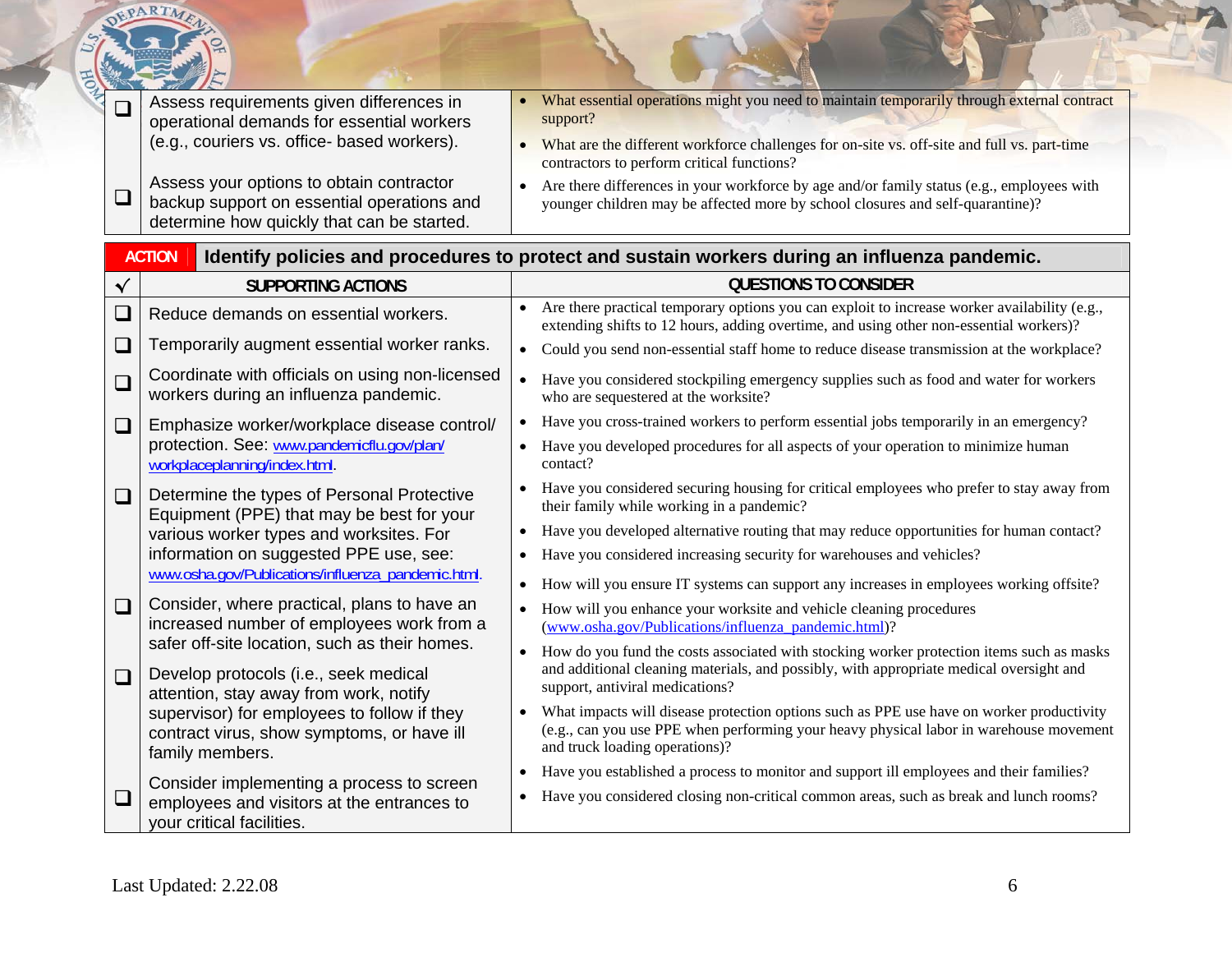

|              | <b>ACTION</b><br>Identify Human Resource (HR) and protective actions to sustain essential workforce.                                                                                                                                                                                                                                                                                                                                                                                                                                                                                                                                                                                                                                                                                                                                                                                                                                                      |                                                                                                                                                                                 |  |  |
|--------------|-----------------------------------------------------------------------------------------------------------------------------------------------------------------------------------------------------------------------------------------------------------------------------------------------------------------------------------------------------------------------------------------------------------------------------------------------------------------------------------------------------------------------------------------------------------------------------------------------------------------------------------------------------------------------------------------------------------------------------------------------------------------------------------------------------------------------------------------------------------------------------------------------------------------------------------------------------------|---------------------------------------------------------------------------------------------------------------------------------------------------------------------------------|--|--|
| $\checkmark$ | <b>SUPPORTING ACTIONS</b>                                                                                                                                                                                                                                                                                                                                                                                                                                                                                                                                                                                                                                                                                                                                                                                                                                                                                                                                 | <b>QUESTIONS TO CONSIDER</b>                                                                                                                                                    |  |  |
| $\Box$       | Assess standard business HR policies and<br>procedures.                                                                                                                                                                                                                                                                                                                                                                                                                                                                                                                                                                                                                                                                                                                                                                                                                                                                                                   | • Have you adapted existing and/or developed new sick leave policies to support ill workers<br>and ill family members (www.pandemicflu.gov/plan/community/commitigation.html)?  |  |  |
| $\Box$       | Develop additional HR policies specific to<br>pandemic response.                                                                                                                                                                                                                                                                                                                                                                                                                                                                                                                                                                                                                                                                                                                                                                                                                                                                                          | Have you developed policies to address drivers/operators who refuse routes into certain<br>areas?                                                                               |  |  |
| $\Box$       | Identify likely legal considerations that may                                                                                                                                                                                                                                                                                                                                                                                                                                                                                                                                                                                                                                                                                                                                                                                                                                                                                                             | Have you communicated with workers and their families about potential HR policy changes?<br>$\bullet$                                                                           |  |  |
|              | arise from these new HR actions.                                                                                                                                                                                                                                                                                                                                                                                                                                                                                                                                                                                                                                                                                                                                                                                                                                                                                                                          | Have you identified possible actions to help reduce potential abuse of the leave policies you<br>have adapted to account for the possible extended absences by employees?       |  |  |
| $\Box$       | Develop plans and procedures that provide<br>support and assistance to employees' families.                                                                                                                                                                                                                                                                                                                                                                                                                                                                                                                                                                                                                                                                                                                                                                                                                                                               | Have you identified legal and business effects from employing emergency HR policies (e.g.,<br>costs associated with leave policies, essential vs. non-essential worker status)? |  |  |
| $\Box$       | Provide regular communication to all staff on<br>the latest pandemic recommendations.                                                                                                                                                                                                                                                                                                                                                                                                                                                                                                                                                                                                                                                                                                                                                                                                                                                                     | Have you considered relevant Federal, State, or local laws (e.g., Federal Medical Leave Act,<br>www.dol.gov/esa/whd/fmla/) that govern extended emergency leave for employees?  |  |  |
|              |                                                                                                                                                                                                                                                                                                                                                                                                                                                                                                                                                                                                                                                                                                                                                                                                                                                                                                                                                           | <b>ESSENTIAL INTERDEPENDENCIES</b>                                                                                                                                              |  |  |
|              | When an influenza pandemic strikes, it will affect all sectors of society. Preparedness and response will require a coordinated nation-wide response, including<br>Federal, State, and local governments and most importantly the private sector. To enable a swift pandemic response and recovery, the Sector must identify and be<br>able to sustain its essential interdependencies within and across sectors. The Postal and Shipping Sector has many dependencies and interrelationships with a<br>wide range of other sectors. The Banking and Finance, Government Facilities, Commercial Facilities, and Public Health and Healthcare Sectors all rely heavily<br>on the Postal and Shipping Sector for the shipment and delivery of critical documents and packages. The Postal and Shipping Sector itself relies on the<br>Transportation Sector, Energy Sector, Information Technology Sector and Communications Sector to maintain operations. |                                                                                                                                                                                 |  |  |
|              | <b>ACTION</b>                                                                                                                                                                                                                                                                                                                                                                                                                                                                                                                                                                                                                                                                                                                                                                                                                                                                                                                                             | Identify the interdependent relationships and take actions to sustain this essential support.                                                                                   |  |  |
| $\checkmark$ | <b>SUPPORTING ACTIONS</b>                                                                                                                                                                                                                                                                                                                                                                                                                                                                                                                                                                                                                                                                                                                                                                                                                                                                                                                                 | <b>QUESTIONS TO CONSIDER</b>                                                                                                                                                    |  |  |
|              |                                                                                                                                                                                                                                                                                                                                                                                                                                                                                                                                                                                                                                                                                                                                                                                                                                                                                                                                                           | $TTT^*$ . 1 $T$                                                                                                                                                                 |  |  |

|        | <b>SUPPORTING ACTIONS</b>                                                                                                                 | <b>QUESTIONS TO CONSIDER</b>                                                                                                                                                                                                 |
|--------|-------------------------------------------------------------------------------------------------------------------------------------------|------------------------------------------------------------------------------------------------------------------------------------------------------------------------------------------------------------------------------|
|        | Assess your sector and external cross-sector<br>essential service support requirements.                                                   | Within your sector, what other sub-sectors are you most reliant on for support and do you<br>support?                                                                                                                        |
|        | Assess the capability of government alert<br>networks, as well as other informal mutual aid<br>and assistance networks in order to reduce | What other sectors (e.g., Communications, Energy, Transportation) are you most reliant on to<br>sustain your essential operations and what have you done to enhance your support priority<br>from these sectors' businesses? |
|        | vulnerabilities.                                                                                                                          | What critical customers (e.g., hospitals, pharmacies) depend most on your operations, and<br>what should you do to prioritize support for them?                                                                              |
|        | Collaborate with public/private partners, such<br>as State/local health and emergency response                                            | Are you part of your State and community's pandemic planning and preparedness process?                                                                                                                                       |
| $\Box$ | authorities and first responders, who support                                                                                             | Have you integrated your pandemic plans with other sector and cross-sector plans?                                                                                                                                            |
|        | and rely on you.                                                                                                                          | Do you participate in public and private pandemic planning and response training exercises?                                                                                                                                  |
| L D    | Consider developing joint operational plans<br>with service providers, suppliers, and<br>customers.                                       | Can you collaborate and plan with similar businesses to establish mutual support agreements<br>for equipment, supplies and workers?                                                                                          |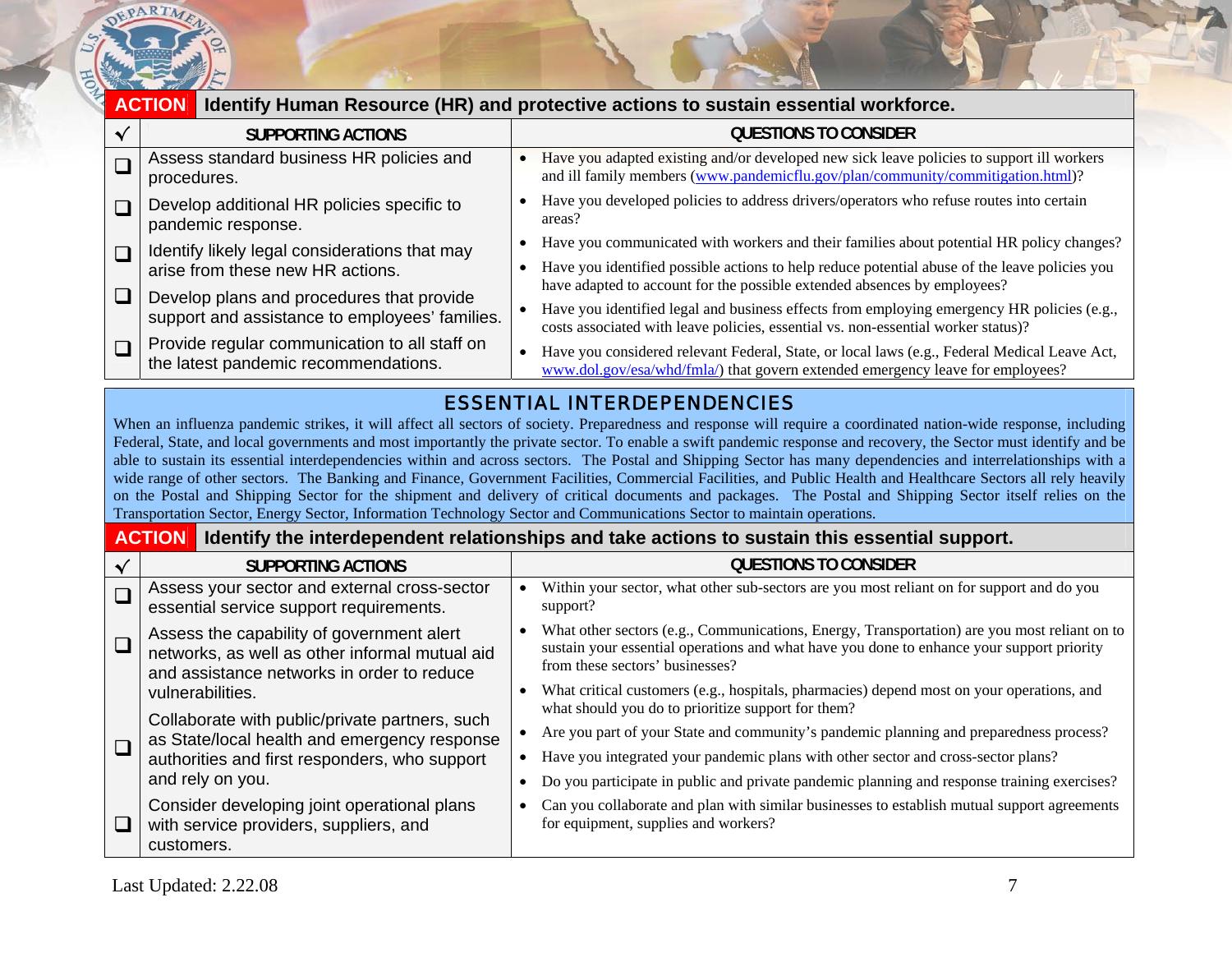

### REGULATORY ISSUES

In response to an influenza pandemic, the government may provide direct support in the form of vaccines, antiviral medications, and PPE for essential workers; priority and clearances for a business' supply deliveries; on-site public safety and physical security augmentation. Indirect support may come from governmental relief and waivers from sector-specific regulatory requirements. It is important to understand clearly that businesses should not rely on possible regulatory relief and/or waivers in their pandemic planning. Early discussions with regulatory officials can identify issues that may be appropriate to address before and during an influenza pandemic.

|   | <b>ACTION</b>                                                                                                                                                                              | Identify Federal, State, and local regulatory requirements that may affect business operations.                                                                                                                                                                                                                                                         |
|---|--------------------------------------------------------------------------------------------------------------------------------------------------------------------------------------------|---------------------------------------------------------------------------------------------------------------------------------------------------------------------------------------------------------------------------------------------------------------------------------------------------------------------------------------------------------|
| √ | <b>SUPPORTING ACTIONS</b>                                                                                                                                                                  | <b>QUESTIONS TO CONSIDER</b>                                                                                                                                                                                                                                                                                                                            |
|   | Identify regulations that, if temporarily<br>modified, would reduce impacts on your                                                                                                        | Are there direct/indirect impacts on business operations that should be addressed, such as<br>enacting temporary safety policies, and enhancing enforcement of existing regulations?                                                                                                                                                                    |
|   | critical functions, resources, and workers.<br>Identify government direct and indirect support                                                                                             | What impacts could result from government response actions and cross-jurisdictional<br>differences in response (e.g., quarantine, widespread or localized travel restrictions)?                                                                                                                                                                         |
|   | options that may be necessary to ensure<br>sustaining your business or sector.                                                                                                             | Have you coordinated with federal, local and state officials to raise awareness of possible<br>regulatory relief and/or waivers that may arise during an influenza pandemic?                                                                                                                                                                            |
|   | Coordinate possible direct and indirect support<br>and specific regulatory constraints and relief<br>options in advance with your appropriate<br>Federal/State/local government officials. | What temporary government actions may help with continuity and delivery of essential<br>services and functions (e.g., ensure waivers are valid across all State/local lines, and issuance<br>of International Registration Plan/International Fuel Tax Agreement allowing interstate travel<br>without obtaining fuel and trip permits for each State)? |
|   | Communicate potential relief actions in<br>advance to workers, supporting businesses,<br>insurance carriers and customers.                                                                 | Are there potential temporary worker and workforce strategies you can use in response to<br>regulatory challenges generated by pandemic influenza (e.g. credentialing and licensing of<br>workers, extending work hours)?                                                                                                                               |

# IMPACTS FROM COMMUNITY DISEASE MITIGATION STRATEGIES

To reduce impacts from an influenza pandemic, Federal, State, local, and tribal government authorities, as well as private entities, may implement strategies, including: voluntary isolation, voluntary home quarantine, school closures, and social distancing of adults in the community and workplace. The public health and social distancing strategies may ultimately contain the disease and reduce the risk of infection and death, but they also will have potentially significant consequences for businesses. For more information on potential community mitigation strategies, please see CDC's *Community Mitigation Strategies* at www.pan[demicflu.gov/plan/community/commitigation.html](http://www.pandemicflu.gov/plan/community/commitigation.html), particularly Appendix 4 of this document, and Section 3 of the *CI/KR Pandemic Influenza Guide* at www.pan[demicflu.gov/plan/pdf/cikrpandemicinfluenzaguide.pdf](http://www.pandemicflu.gov/plan/pdf/cikrpandemicinfluenzaguide.pdf).

#### **ACTIONIdentify effects from mitigation strategies; take actions to reduce negative impacts.**

| <b>SUPPORTING ACTIONS</b>                                                                                                                          | <b>QUESTIONS TO CONSIDER</b>                                                                                                                                                                                                                                                                                                |
|----------------------------------------------------------------------------------------------------------------------------------------------------|-----------------------------------------------------------------------------------------------------------------------------------------------------------------------------------------------------------------------------------------------------------------------------------------------------------------------------|
| Calculate effects of Mitigation Strategies<br>(www.pandemicflu.gov/plan/community/commitigation.html)<br>on your business, workers, and community. | What impacts will the strategies have on worker absentee rates (e.g., how will it affect your<br>workers if schools/childcare facilities close for weeks at a time)?<br>What are the costs associated with changing your sick leave policies to support mitigation<br>strategies like home isolation and family quarantine? |